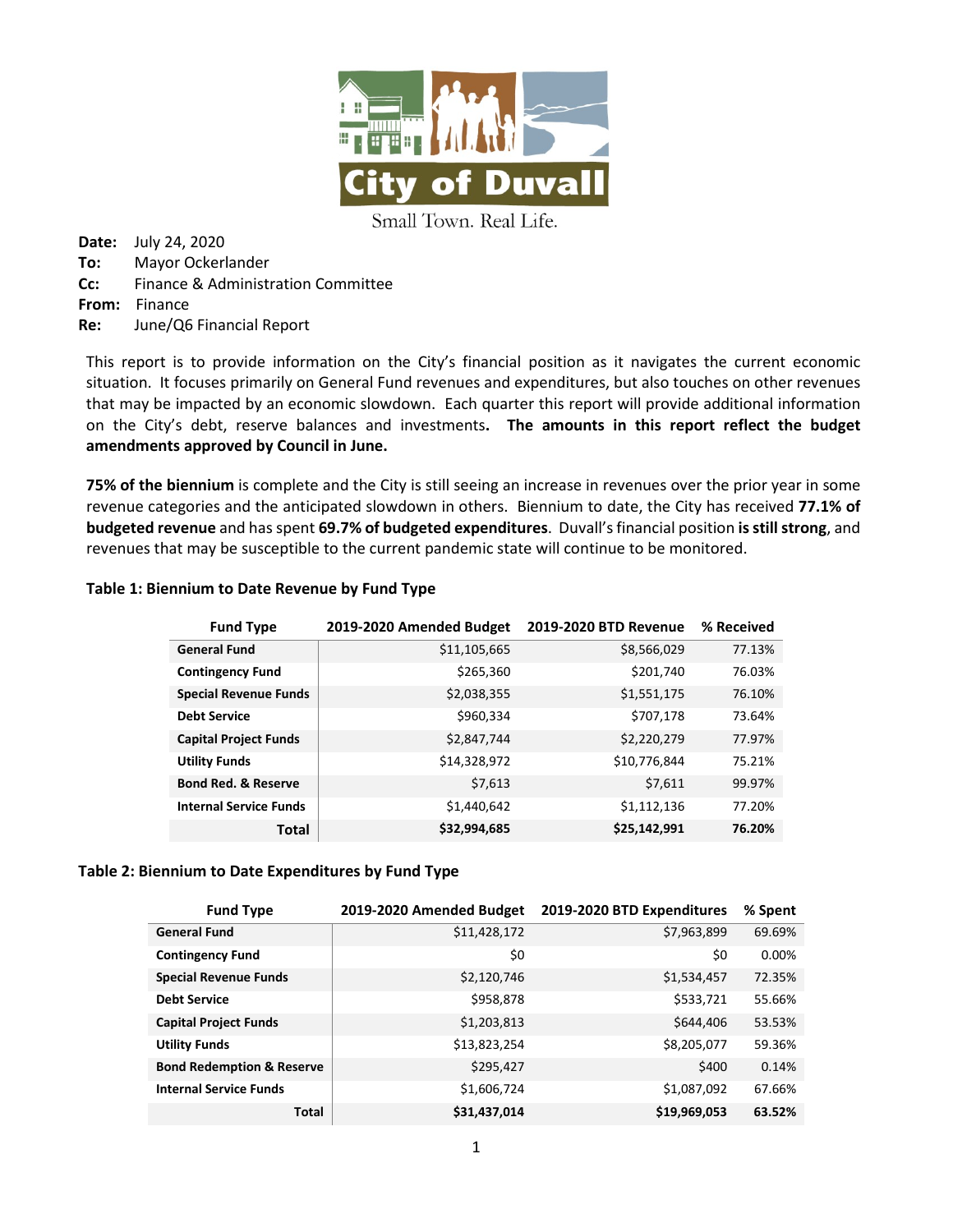## **General Fund Revenues**

The City receives 72% of its General Fund revenues from **taxes**. As of the end of June 2020, 77.9% of budgeted tax revenue had been received.

**Property tax** is the General Fund's largest and most reliable source of revenue. Most property tax payments are made in April/May or October/November. Due to the COVID-19 outbreak, King County extended the May 30<sup>th</sup> property tax deadline to June 1<sup>st</sup> for those who pay the County directly, rather than through their mortgage. By the end of June 2020, the City had received 75.3% of its property tax levy.

| <b>General Fund Tax Revenue</b>   |               |             |                  |           |                |                |              |
|-----------------------------------|---------------|-------------|------------------|-----------|----------------|----------------|--------------|
|                                   | Amended       |             |                  | %         |                |                |              |
|                                   | <b>Budget</b> | Actual      | <b>Remaining</b> | Collected | Thru June 2019 | Thru June 2020 | $%$ $\Delta$ |
| Property Taxes - Levy Lid Lift    | \$738,080     | \$556,393   | \$181,687        | 75.4%     | \$184,520      | \$188,446      | 2%           |
| Real & Personal Property Taxes    | \$2,451,561   | \$1,845,401 | \$606,160        | 75.3%     | \$590,166      | \$642,451      | 9%           |
| <b>Total GF Property Tax</b>      | \$3,189,641   | \$2,401,794 | \$787,847        | 75.3%     | \$774,686      | \$830,897      | 7%           |
|                                   |               |             |                  |           |                |                |              |
| Local Retail Sales & Use Taxes    | \$2,049,950   | \$1,657,165 | \$392,785        | 80.8%     | \$503,314      | \$522,745      | 4%           |
| Affordable Housing Sales Tax      | \$0           | \$5         |                  |           | \$0            | \$5            |              |
| Sales Tax-Crim Justice-LOCAL      | \$399,930     | \$348,414   | \$51,516         | 87.1%     | \$113,935      | \$108,130      | -5%          |
| <b>Business Tax - Electricity</b> | \$555,000     | \$414,697   | \$140,303        | 74.7%     | \$150,624      | \$145,925      | $-3%$        |
| Interfund Utility Tax - Water     | \$403,000     | \$283,137   | \$119,863        | 70.3%     | \$82,712       | \$87,436       | 6%           |
| <b>Business Tax - Natural Gas</b> | \$231,000     | \$203,987   | \$27,013         | 88.3%     | \$78,727       | \$89,068       | 13%          |
| Interfund Utility Tax - Sewer     | \$494,000     | \$381,364   | \$112,636        | 77.2%     | \$124,912      | \$129,796      | 4%           |
| <b>Business Tax - Garbage</b>     | \$205,000     | \$183,285   | \$21,715         | 89.4%     | \$56,157       | \$68,805       | 23%          |
| <b>Business Tax - TV Cable</b>    | \$120,000     | \$85,130    | \$34,870         | 70.9%     | \$24,173       | \$25,220       | 4%           |
| <b>Business Tax - Telephone</b>   | \$210,000     | \$152,930   | \$57,070         | 72.8%     | \$55,361       | \$48,364       | $-13%$       |
| Interfund Utility Tax - Storm     | \$153,500     | \$117,973   | \$35,527         | 76.9%     | \$38,635       | \$40,256       | 4%           |
| <b>Gambling Tax</b>               | \$18,400      | \$24,858    | -\$6,458         | 135.1%    | \$2,329        | \$12,840       | 451%         |
| Leasehold Excise Tax              | \$1,400       | \$974       | \$426            | 69.6%     | \$342          | \$280          | $-18%$       |
| Total GF Tax w/o Property Tax     | \$4,841,180   | \$3,853,918 | \$987,267        | 79.6%     | \$1,231,221    | \$1,278,870    | 4%           |
| <b>Total GF Tax Revenue</b>       | \$8,030,821   | \$6,255,712 | \$1,775,113      | 77.9%     | \$2,005,907    | \$2,109,767    | 5%           |

The General Fund's second largest source of revenue is **utility tax.** Revenue from utility tax is generally stable, but taxes on natural gas, electricity and water are affected by weather. Biennium to date, the City has collected 76.9%, or \$1,822,503 of budgeted utility tax**.** 

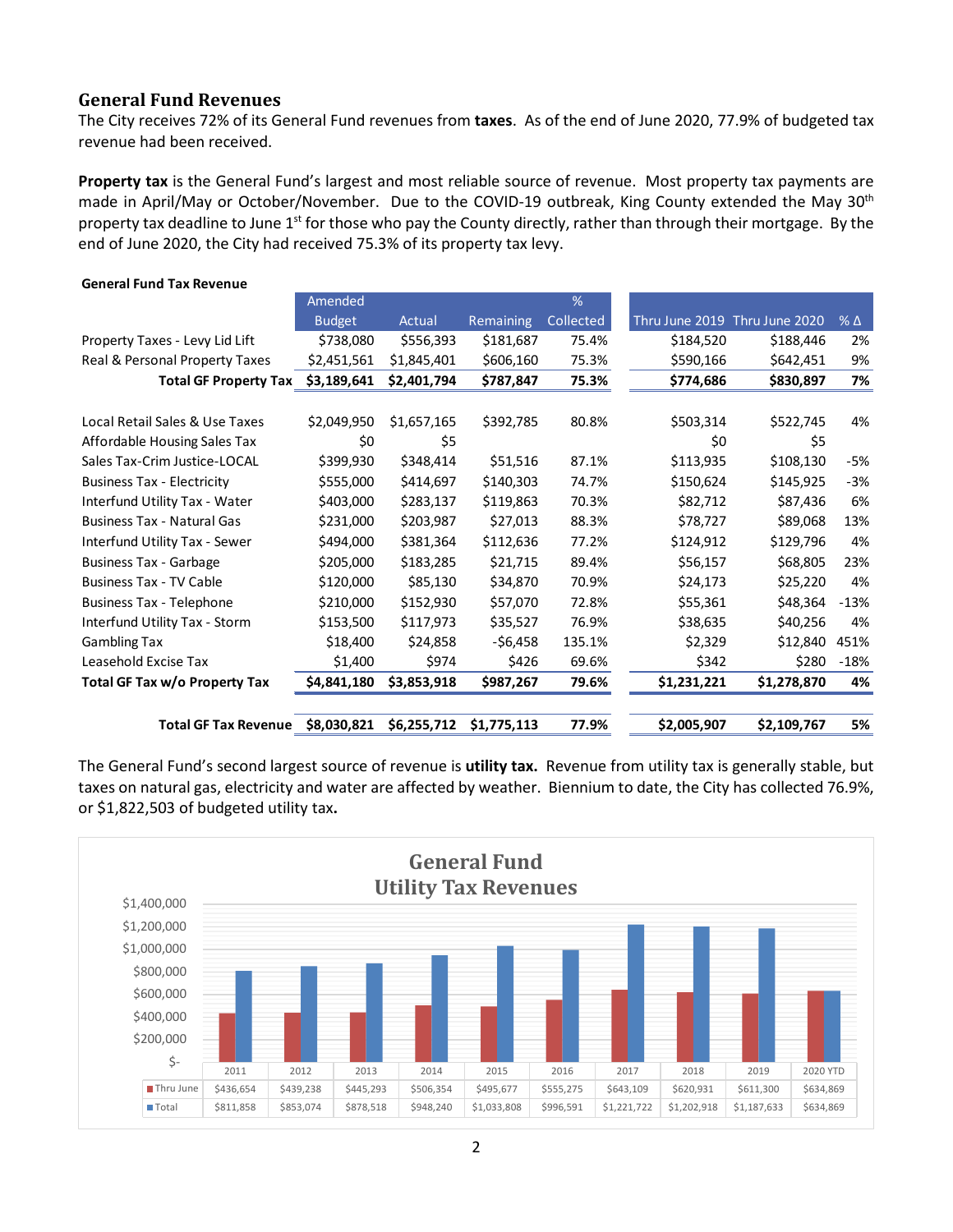**Sales tax** is the General Fund's third largest source of revenue. The City receives sales tax revenue two months after it is collected by businesses, so June receipts were from sales incurred in April, at the height of the COVID shutdown. Surprisingly, June's sales tax was less than 1%, or \$477, lower than same month in 2019. Year to date, the City has collected 3.9% more in sales tax than in the same time period in 2019. The City is still **on target to meet its biennial sales tax revenue forecast.**



The City's largest source of sales tax revenue comes from **retail trade,** which increased by 35.9% in June, compared to the same month in 2019, and is up 19.4% year to date. **Construction**, the City's second largest source of sales tax, decreased by 40.9% over the same month in the prior year, which is slightly less than the decrease in May, and is down 7.3% year to date, but should increase in the next few months given current development activity. **Accommodation and food services**, which includes restaurants and bars, is the third largest source of sales tax revenue in the City, showed a decrease of 15.6% over the same period in the prior year, a vast improvement over the 47.5% decrease in May, and is down 12.3% year to date.

| $\sim$ san sance vor E015 san sance E016 barco raw by in neo category |                |         | <b>Thru June</b> |                      |          |
|-----------------------------------------------------------------------|----------------|---------|------------------|----------------------|----------|
| <b>NAICS Code Name</b>                                                | Thru June 2019 |         | 2020             | Δ                    | Δ%       |
| <b>Retail Trade</b>                                                   | \$<br>177,677  | Ś       | 212,208          | \$<br>34,531         | 19.4%    |
|                                                                       |                |         |                  |                      |          |
| Construction                                                          | \$<br>121,819  | \$      | 112,981          | \$<br>(8,838)        | $-7.3%$  |
| <b>Accommodation &amp; Food Services</b>                              | \$<br>56,094   | \$      | 49,172           | \$<br>(6,922)        | $-12.3%$ |
| Admin & Support of Waste Mgmt & Remedial Svcs                         | \$<br>32,070   | \$      | 42,684           | \$<br>10,614         | 33.1%    |
| Information/Communication                                             | \$<br>21,672   | \$      | 24,900           | \$<br>3,228          | 14.9%    |
| <b>Wholesale Trade</b>                                                | \$<br>22,040   | \$      | 21,535           | \$<br>(505)          | $-2.3%$  |
| Other Services (except Public Administration)                         | \$<br>16,462   | \$      | 13,525           | \$<br>(2,937)        | $-17.8%$ |
| Professional, Scientific, & Technical Svcs                            | \$<br>11,074   | \$      | 11,495           | \$<br>421            | 3.8%     |
| Manufacturing                                                         | \$<br>13,851   | $\zeta$ | 9,299            | \$<br>(4, 552)       | $-32.9%$ |
| Real Estate & Rental & Leasing                                        | \$<br>5.865    | Ś.      | 7,498            | \$<br>1,633          | 27.8%    |
| Miscellaneous                                                         | \$<br>10.235   | Ś.      | 7,095            | \$<br>(3, 140)       | $-30.7%$ |
| Finance                                                               | \$<br>7,068    | \$      | 6,924            | \$<br>(144)          | $-2.0%$  |
| <b>Educational Services</b>                                           | \$<br>1,166    | \$      | 2,130            | \$<br>964            | 82.7%    |
| Arts, Entertainment, & Recreation                                     | \$<br>7,035    | \$      | 2,053            | \$<br>(4,982)        | $-70.8%$ |
| <b>Utilities</b>                                                      | \$<br>1,795    | \$      | 1,398            | \$<br>(397)          | $-22.1%$ |
| Agriculture, Forestry, Fishing & Hunting                              | \$<br>395      | \$      | 1,219            | \$<br>824            | 208.6%   |
| <b>Health Care &amp; Social Assistance</b>                            | \$<br>860      | \$      | 492              | \$<br>(368)          | $-42.8%$ |
| Transportation & Warehousing                                          | \$<br>105      | \$      | 464              | \$<br>359            | 341.9%   |
| Management of Companies & Enterprises                                 | \$<br>5        | \$      | 26               | \$<br>21             | 420.0%   |
| Mining                                                                | \$<br>19       | \$      | 21               | \$<br>$\overline{2}$ | 10.5%    |
| <b>Public Administration</b>                                          | \$<br>97       | \$      | 10               | \$<br>(87)           | $-89.7%$ |
| <b>Total</b>                                                          | \$<br>507,404  | Ś       | 527,129          | \$<br>19,725         | 3.9%     |
| <b>Total without Construction</b>                                     | \$<br>385,585  | \$      | 414,148          | \$<br>28,563         | 7.4%     |

2020 Jan - June vs. 2019 Jan - June 2020 Sales Tax by NAICS Category

3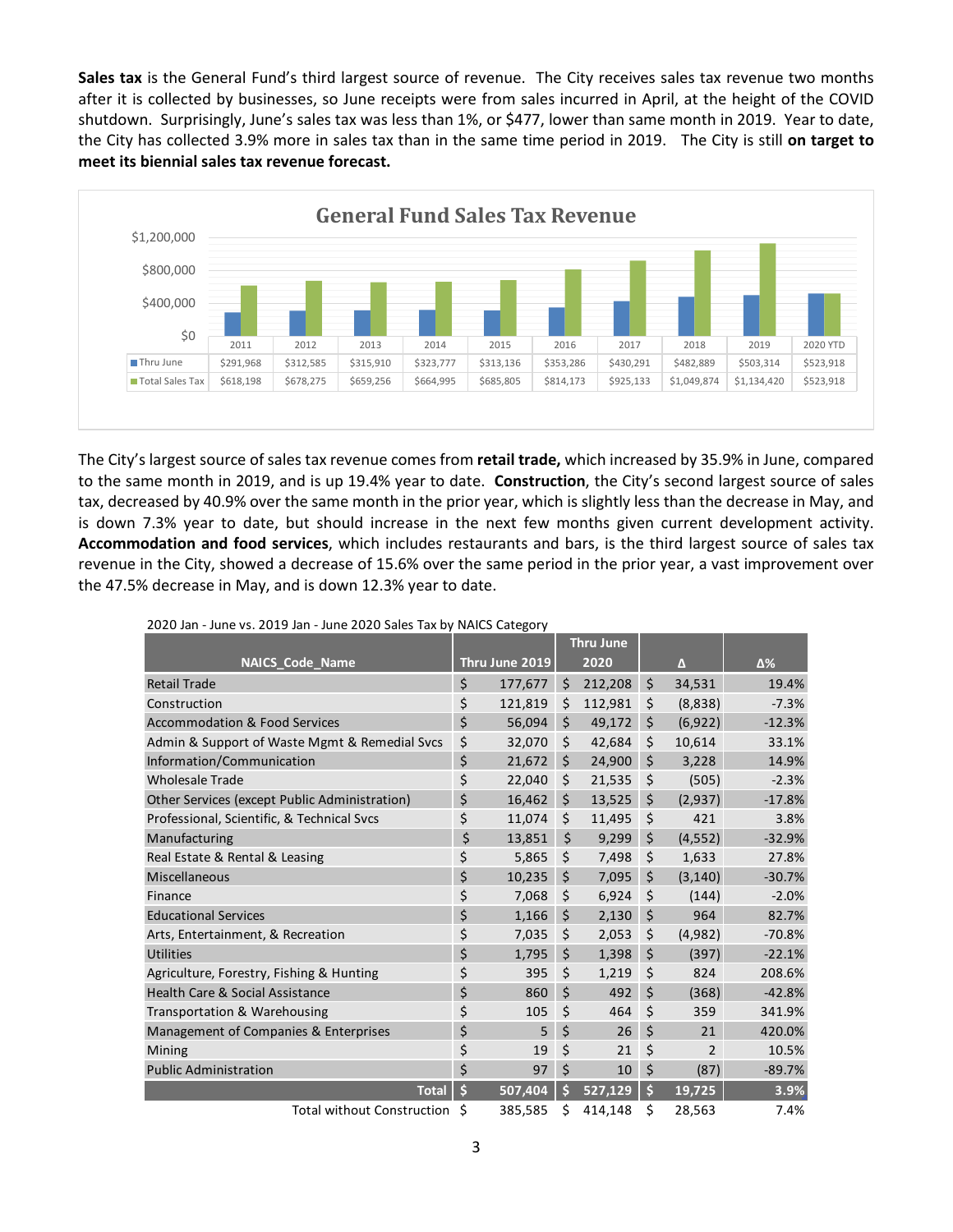8% of budgeted General Fund revenue comes from **licenses and permits**. By the end of June 2020, the City had received 68.9% of budgeted revenue, which was increased during the budget amendment process to reflect **building permits**that have already been received and will be processed through the end of 2020. **Garbage franchise fees** are still lower than prior year to date due to the timing of payments.

|                                        | Amended       |           |                     | %     | Thru June | Thru June      |              |
|----------------------------------------|---------------|-----------|---------------------|-------|-----------|----------------|--------------|
|                                        | <b>Budget</b> | Actual    | Remaining Collected |       | 2019      | 2020           | $%$ $\Delta$ |
| <b>Fireworks Permits</b>               | \$400         | \$300     | \$200               | 75.0% | \$200     | \$100          |              |
| Fire Permits-Operational/Other         | \$5,250       | \$0       | \$5,250             | 0.0%  | \$0       | \$0            |              |
| <b>Special Events Permits</b>          | \$2,000       | \$1,275   | \$675               | 63.8% | \$600     |                | \$25 -96%    |
| Franchise Fees - Cable TV              | \$268,000     | \$203,267 | \$33,108            | 75.8% | \$72,245  | \$57,933       | $-20%$       |
| Franchise Fees - Garbage               | \$76,000      | \$62,166  | \$99,510            | 81.8% | \$23,008  | \$18,749       | $-19%$       |
| <b>Business Licenses &amp; Permits</b> | \$84,000      | \$57,563  | \$38,849            | 68.5% | \$19,306  | \$19,640       | 2%           |
| <b>Building Permit Fees</b>            | \$649,480     | \$422,455 | \$179,683           | 65.0% | \$88,246  | \$183,288 108% |              |
| Permit Fee IT Surcharge                | \$74,000      | \$51,906  | \$38,672            | 70.1% | \$10,764  | \$23,400 117%  |              |
| <b>Concealed Weapons Permit Fees</b>   | \$3,500       | \$1,989   | \$1,493             | 56.8% | \$1,103   | \$243          | -78%         |
| <b>Total GF Licenses &amp; Permits</b> | \$1,162,630   | \$800,922 | \$397,440           | 68.9% | \$215,472 | \$303,378      | 41%          |

### **General Fund Licensing and Permit Revenue**

Revenue from **charges for services** is 6.8% of the General Fund budget. By the end of June, the City had received 85.2% of budgeted charges for services revenue. The revenue budget for **engineering fees** and **zoning and development fees** was increased during the budget amendment process, to reflect revenues already received. In May of 2020, the City changed the way it collected **plan check fees**, requiring partial payment with permit submittal, which is reflected in the increase over prior year. **Planning deposits** were formerly reported in the City's custodial fund. Changes to reporting requirements moved the revenue stream to the General Fund, which will be offset by an expenditure when the deposit is returned.

#### **General Fund Charges for Services Revenue**

|                                      | Amended       |           |                     | %     | Thru June | Thru June |                 |
|--------------------------------------|---------------|-----------|---------------------|-------|-----------|-----------|-----------------|
|                                      | <b>Budget</b> | Actual    | Remaining Collected |       | 2019      | 2020      | $%$ $\triangle$ |
| Admin Fee-School/Rd/Park Imp         | \$7,350       | \$4,810   | \$2,540             | 65%   | \$780     | \$2,470   | 217%            |
| Admin Fee - Cell Tower Leases        | \$15,650      | \$8,773   | \$6,877             | 56%   | \$0       | \$928     |                 |
| Sale of Maps & Publications          | \$200         | \$113     | \$87                | 57%   | \$9       | \$7       | $-14%$          |
| Engineering Fees & Charges           | \$180,000     | \$188,381 | $-58,381$           | 105%  | \$44,002  | \$60,231  | 37%             |
| Admin Fee - Alcohol Use App          | \$0           | \$100     | $-5100$             |       | \$25      | \$25      | 0%              |
| Law Enforcement Services             | \$340         | \$1,323   | $-$ \$983           | 389%  | \$0       | \$983     |                 |
| RSD School Officer                   | \$80,000      | \$42,588  | \$37,412            | 53%   | \$0       | \$0       |                 |
| <b>Bldg Inspection Fees</b>          | \$3,000       | \$3,515   | $-5515$             | 117%  | \$500     | \$1,099   | 120%            |
| Animal Control & Shelter Servi       | \$1,683       | \$0       | \$1,683             | 0%    | \$0       | \$0       |                 |
| <b>Planning Deposits</b>             | \$0           | \$13,000  | $-513,000$          |       | \$101     | \$8,177   | 7976%           |
| Zoning, Subdivision, Dvlp Fees       | \$220,000     | \$224,593 | $-54,593$           | 102%  | \$82,440  | \$57,485  | $-30%$          |
| Fire Plan Review & Inspections       | \$20,000      | \$5,773   | \$14,227            | 29%   | \$943     | \$1,071   | 14%             |
| <b>Plan Check Fees</b>               | \$375,000     | \$269,772 | \$105,228           | 72%   | \$44,283  | \$142,601 | 222%            |
| Plan Check - Consultant Review       | \$0           | \$4,000   | $-54,000$           |       | \$0       | \$4,000   | 0%              |
| <b>Stage Sponsorship Fees</b>        | \$5,000       | \$5,000   | \$0                 | 100%  | \$0       | \$0       |                 |
| Summerstage Sponsor Fees             | \$11,500      | \$11,461  | \$39                | 100%  | \$6,750   | \$0       | $-100\%$        |
| <b>Total GF Charges for Services</b> | \$919,723     | \$783,201 | \$136,522           | 85.2% | \$179,833 | \$279,077 | 55.2%           |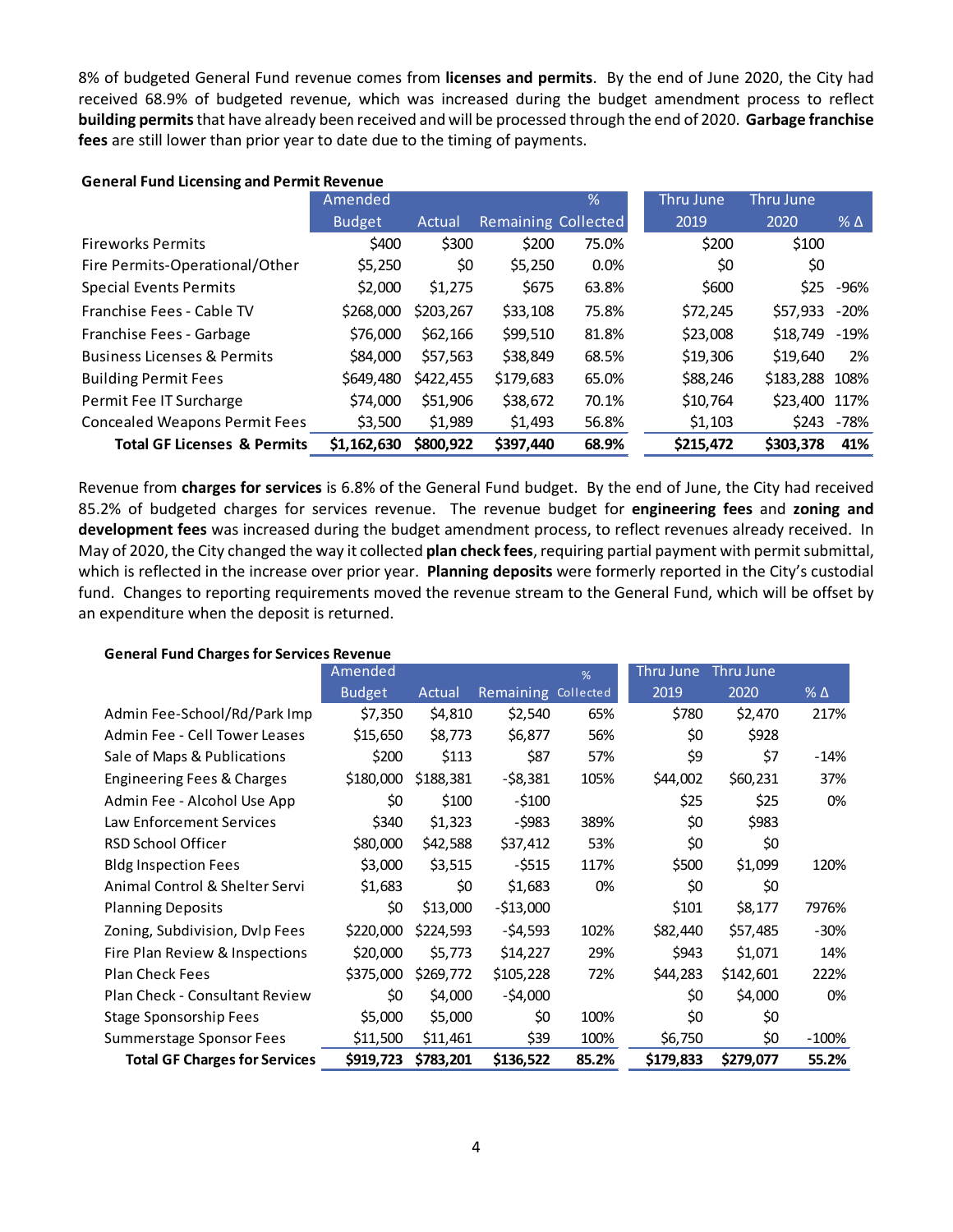## **General Fund Expenditures**

The City spent approximately 70% of its budgeted biennial General Fund expenditures as of the end of June 2020. Please note that December 2018 benefits were reported in January of 2019, so 2019 benefits are reported as \$33,776 higher that actual in the General Fund, and \$61,148 higher than actual in all funds combined.

See below for breakout by department and category. Supplies, services and small tools and equipment related to the COVID-19 have been broken out in the Expenditures by Department under "Emergency Response." Salary and benefit costs related to the outbreak remain embedded in individual departments for now.

| <b>General Fund Budget vs Actual</b> |                            |    |                       |    |                   |            |                  |                  |        |
|--------------------------------------|----------------------------|----|-----------------------|----|-------------------|------------|------------------|------------------|--------|
|                                      |                            |    | 2019-2020             |    | 06/30/2020        | BTD        | Thru June        | Thru June        |        |
| <b>Revenues</b>                      |                            |    | <b>Amended Budget</b> |    | <b>BTD Actual</b> | %          | 2019             | 2020             | % Δ    |
| <b>Beginning Fund Balance</b>        |                            | Ś  | 2,132,480             | Ś. | 2,132,480         | 100%       |                  |                  |        |
| <b>Taxes</b>                         |                            |    | 8,030,821             |    | 6,255,712         | 78%        | 2,005,907        | 2,109,766        | 5%     |
| Licenses & Permits                   |                            |    | 1,162,630             |    | 800,922           | 69%        | 215,472          | 303,378          | 41%    |
| Intergov. Revenues                   |                            |    | 403,669               |    | 259,773           | 64%        | 63,329           | 81,982           | 29%    |
| Charges for Goods & Serv.            |                            |    | 919,723               |    | 783,201           | 85%        | 179,833          | 279,077          | 55%    |
| <b>Fines &amp; Penalties</b>         |                            |    | 76,900                |    | 45,379            | 59%        | 19,825           | 8,140            | $-59%$ |
| <b>Miscellaneous Revenues</b>        |                            |    | 148,352               |    | 150,437           | 101%       | 42,388           | 47,747           | 13%    |
| Other                                |                            |    | 363,570               |    | 270,604           | 74%        | 90,750           | 94,163           | 4%     |
|                                      | <b>Total Revenues</b>      | \$ | 11,105,665            | \$ | 8,566,029         | 77%        | \$2,617,504      | \$2,924,253      | 11.7%  |
|                                      |                            |    |                       |    |                   |            |                  |                  |        |
|                                      |                            |    | 2019-2020             |    | 06/30/2020        | <b>BTD</b> | <b>Thru June</b> | <b>Thru June</b> |        |
| <b>Expenditures by Dept.</b>         |                            |    | <b>Amended Budget</b> |    | <b>BTD Actual</b> | %          | 2019             | 2020             | % Δ    |
| Legislative                          |                            | \$ | 178,941               | \$ | 128,439           | 72%        | \$<br>45,638     | \$<br>44,801     | $-2%$  |
| Executive                            |                            |    | 188,575               |    | 143,180           | 76%        | 65,255           | 31,599           | $-52%$ |
| <b>Community Events</b>              |                            |    | 64,550                |    | 35,771            | 55%        | 61               | 26,480           | 42971% |
| Finance Dept.                        |                            |    | 647,720               |    | 470,104           | 73%        | 175,379          | 133,401          | $-24%$ |
| Planning Dept.                       |                            |    | 929,848               |    | 645,055           | 69%        | 238,071          | 191,212          | $-20%$ |
| <b>Building Dept.</b>                |                            |    | 740,345               |    | 463,159           | 63%        | 119,509          | 188,567          | 58%    |
| Police Dept.                         |                            |    | 5,275,903             |    | 3,748,114         | 71%        | 1,197,610        | 1,231,798        | 3%     |
| Economic Development                 |                            |    | 25,000                |    | 11,483            | 46%        |                  |                  |        |
| Recycling Dept.                      |                            |    | 45,202                |    | 22,806            | 50%        | 620              | 267              | -57%   |
| Civil Service                        |                            |    | 15,600                |    | 10,700            | 69%        | 3,214            | 3,140            | $-2%$  |
| Parks Dept.                          |                            |    | 686,197               |    | 464,185           | 68%        | 145,511          | 137,266          | $-6%$  |
| <b>Cultural Commission</b>           |                            |    | 83,900                |    | 42,590            | 51%        | 13,529           | 4,260            | $-69%$ |
| <b>City Mitigation Projects</b>      |                            |    | 12,000                |    | 7,593             | 63%        | 2,389            | 4,297            | 80%    |
| <b>Engineering Dept.</b>             |                            |    | 445,261               |    | 304,353           | 68%        | 85,696           | 97,415           | 14%    |
| Fire                                 |                            |    | 45,250                |    | 12,752            | 28%        | (2,074)          |                  |        |
| <b>Emergency Response</b>            |                            |    | 40,000                |    | 50,333            | 126%       |                  | 50,333           |        |
| Non-Departmental                     |                            |    | 2,003,880             |    | 1,403,284         | 70%        | 512,385          | 473,565          | $-8%$  |
|                                      | <b>Total Expenditures</b>  | Ś  | 11,428,172            | Ś. | 7,963,899         | 70%        | \$2,602,792      | \$2,618,401      | 1%     |
|                                      |                            |    |                       |    |                   |            |                  |                  |        |
|                                      |                            |    | 2019-2020             |    | 06/30/2020        | <b>BTD</b> | Thru June        | <b>Thru June</b> |        |
| <b>Expenditures by Category</b>      |                            |    | <b>Budget</b>         |    | <b>BTD Actual</b> | %          | 2019             | 2020             | % Δ    |
| Salaries and Wages                   |                            | \$ | 4,740,914             | \$ | 3,446,296         | 73%        | \$1,160,106      | \$1,184,060      | 2%     |
| <b>Personnel Benefits</b>            |                            |    | 1,885,632             |    | 1,329,100         | 70%        | 473,331          | 445,503          | $-6%$  |
| <b>Supplies</b>                      |                            |    | 279,530               |    | 172,553           | 62%        | 26,398           | 90,270           | 242%   |
| <b>Services</b>                      |                            |    | 3,561,213             |    | 2,287,728         | 64%        | 678,924          | 661,286          | $-3%$  |
| <b>Transfers Out/Deposits</b>        |                            |    | 939,883               |    | 707,222           | 75%        | 264,033          | 237,281          | -10%   |
| Capital Outlays                      |                            |    | 21,000                |    | 21,000            | 100%       | 0                | 0                | 0%     |
|                                      | <b>Total Expenditures</b>  | \$ | 11,428,172            | \$ | 7,963,899         | 70%        | \$2,602,792      | \$2,618,401      | 1%     |
| <b>Revenue minus Expenditures</b>    |                            | \$ | (322, 507)            | \$ | 602,129           |            | \$<br>14,712     | Ś<br>305,853     |        |
|                                      | <b>Ending Fund Balance</b> | \$ | 1,809,973             | \$ | 2,734,609         | 151%       |                  |                  |        |

#### 5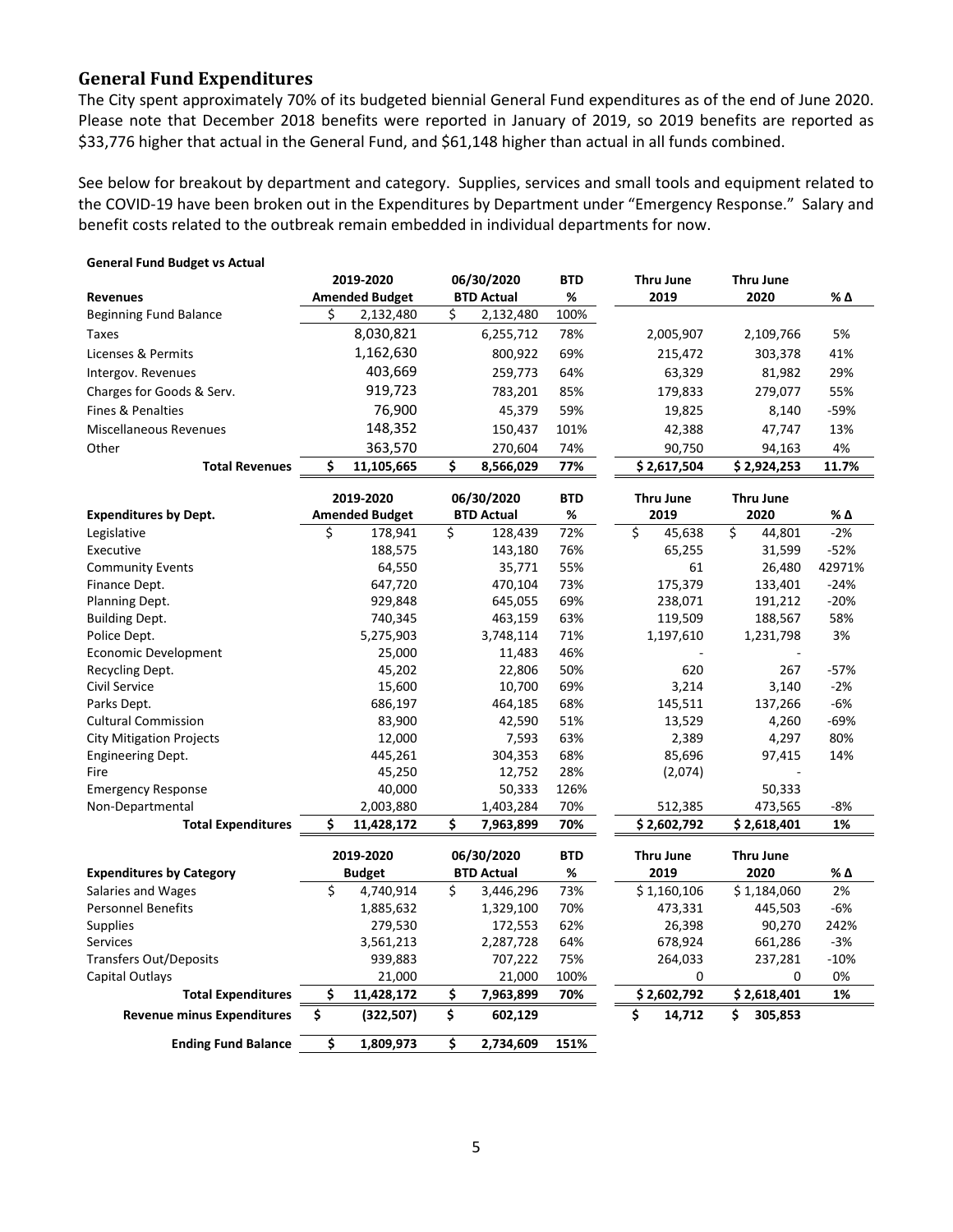## **Capital Funds**

The City collected \$827,187 in **Real Estate Excise Tax (REET)** revenue by the end of June 2020, which is 74.4% of the \$1,111,500 budgeted for the biennium. \$56,417 in REET revenue was receipted in June 2020 from the sale of 17 homes in late April and early May.



The City did not collect any **Street or Park Impact Fees** through June 2020 due to credits given for developer constructed park and street improvements. The street impact fee revenue budget was amended in June to reflect the effect of the credits. Biennium to date, 90% of the \$281,089 of budgeted Park Impact Fees and 50% of the \$585,912 budgeted Street Impact Fees have been collected.



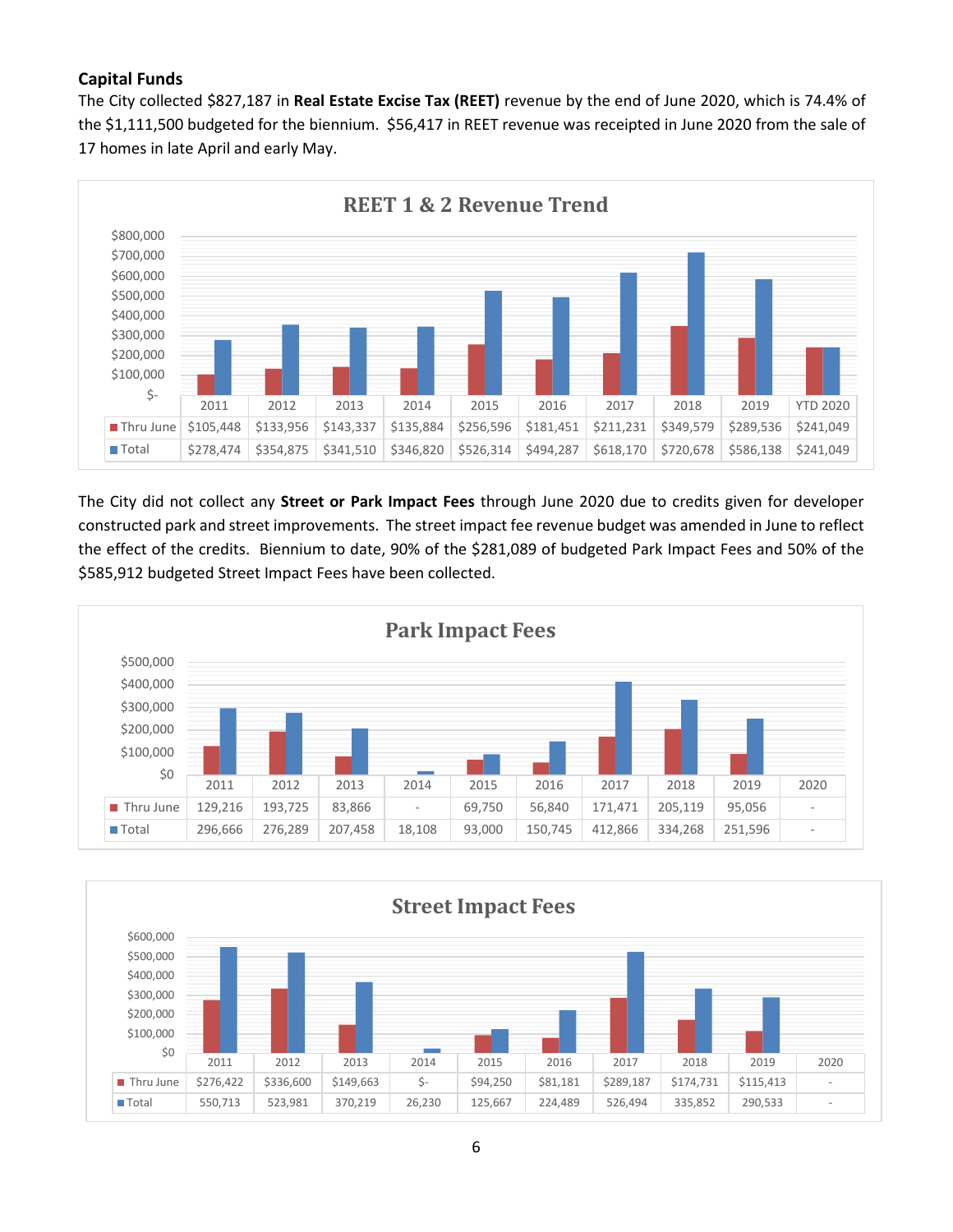## **Utility Funds**

Revenue from utility billing is reported on an accrual basis until the year end, when an adjusting entry is made to remove revenue that has been billed in December but will be received in January.

- 75.7%, or \$3,222,293, of budgeted **Water Fund** operating revenue was billed by the end of June 2020, and 69.0%, or \$2,922,667, of budgeted expenditures was spent. Expenditures through June 2019 are higher than expenditures through June of 2020 due to the timing of the water meter replacement project in 2019.
- 78.1%, or \$4,101,230, of budgeted **Sewer Fund** operating revenue was billed by the end of June 2020, and 67.7%, or \$3,239,067, of budgeted expenditures was spent.
- 81.2%, or \$1,309,365, of budgeted **Storm Drainage Fund** operating revenue was billed by the end of June 2020, and 69.7%, or \$1,082,547, of budgeted expenditures was spent.

|                            | Amended<br><b>Budget</b> | Actual      | Remaining   | %<br><b>Collected</b> | Thru June<br>2019 | Thru June<br>2020 | $%$ $\triangle$ |
|----------------------------|--------------------------|-------------|-------------|-----------------------|-------------------|-------------------|-----------------|
| <b>Water Fund</b>          |                          |             |             |                       |                   |                   |                 |
| Revenue                    | \$4,257,804              | \$3,222,293 | \$1,035,511 | 75.7%                 | \$1,004,167       | \$1,114,636       | 11%             |
| Expenditures               | \$4,235,157              | \$2,922,667 | \$1,312,490 | 69.0%                 | \$1,110,325       | \$789,565         | $-29%$          |
| <b>Sewer Fund</b>          |                          |             |             |                       |                   |                   |                 |
| Revenue                    | \$5,248,290              | \$4,101,230 | \$1,147,060 | 78.1%                 | \$1,281,998       | \$1,534,925       | 20%             |
| Expenditures               | \$5,084,032              | \$3,440,953 | \$1,643,079 | 67.7%                 | \$1,093,709       | \$972,454         | $-11%$          |
| <b>Storm Drainage Fund</b> |                          |             |             |                       |                   |                   |                 |
| Revenue                    | \$1,612,298              | \$1,309,365 | \$302,934   | 81.2%                 | \$412,464         | \$495,814         | 20%             |
| Expenditures               | \$1,552,879              | \$1,082,547 | \$470,333   | 69.7%                 | \$361,250         | \$332,227         | -8%             |

### **Utility Fund Budget to Actual Revenues and Expenditures**

*\*See narrative above*

## **Utility Past Due**

On March 18, 2020, Governor Inslee called on all public utilities to suspend water shut offs and to waive late fees on utilities until the end of COVID-19 State of Emergency or 11:59 PM on July 28, 2020, whichever occurs first. The Governor's Office is working on guidance for utilities to develop COVID-19 customer support programs once the suspension is lifted.

Below is a table that shows effects of the suspension on past due utility accounts as of July 1, 2020 compared to July 1, 2019. \$5,060 of the \$15,320 that is over 120 days past due is from a single developer.

|      | 60 to 90 Days Past Due |               | 90 to 120 Days Past Due |               | Over 120 Days Past Due |               |  |
|------|------------------------|---------------|-------------------------|---------------|------------------------|---------------|--|
|      | Total Amount           | # of Accounts | Total Amount            | # of Accounts | <b>Total Amount</b>    | # of Accounts |  |
| 2019 | \$1.473                | 25            | \$262                   | -5            | \$5.704                | 20            |  |
| 2020 | \$9.825.52             | 83            | \$4.586                 | 47            | \$15,320               | 57            |  |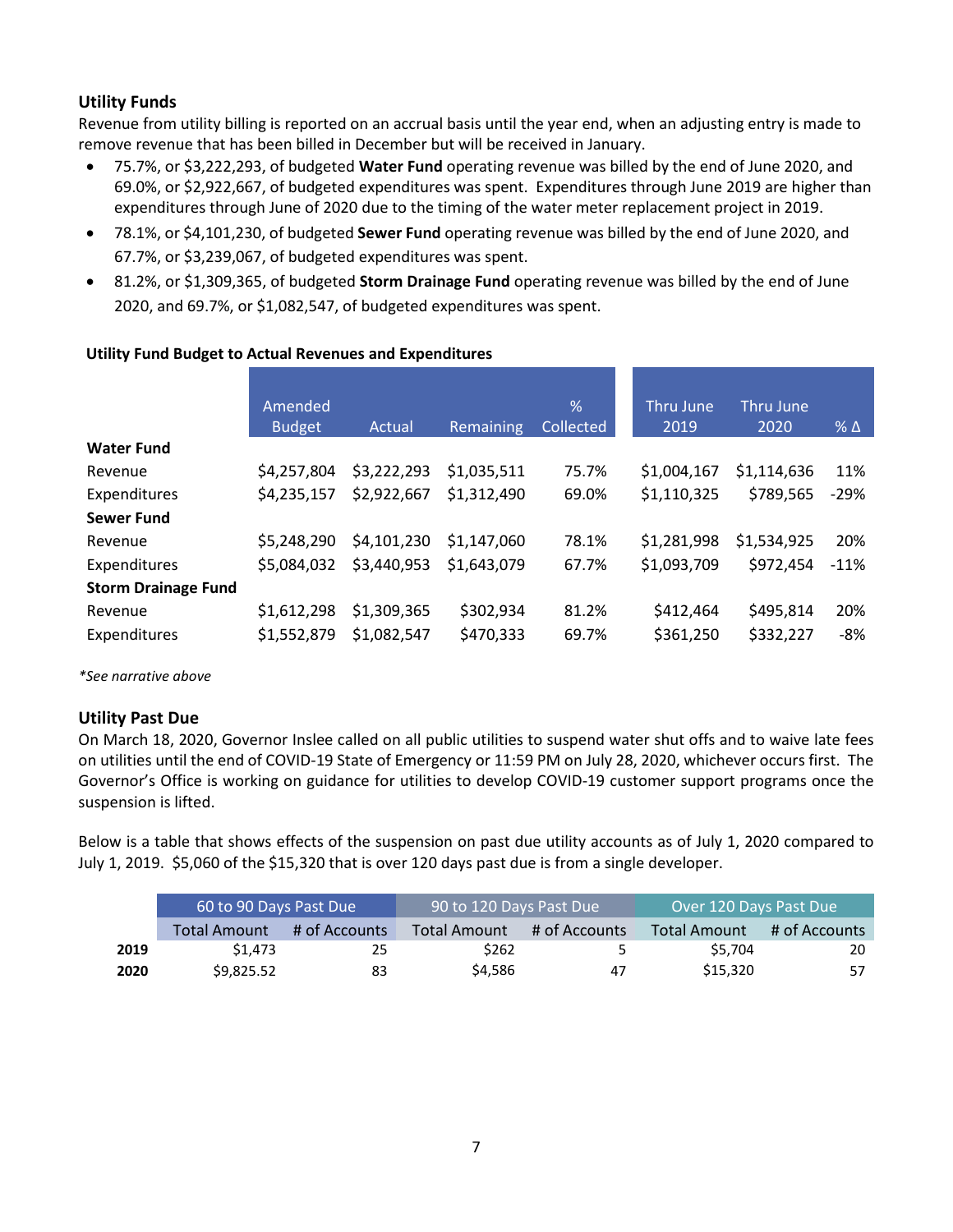### **Ending Fund Balance**

At the end of June 2020, the City had an ending fund balance of \$21,656,162 for all funds, which is \$5,173,938 more than the beginning biennial fund balance, as shown in the table below, and \$3,616,268 higher than the amended budget ending fund balance. Budget to actual expenditures and revenues for each fund can be found on the following two pages.

**CITY OF DUVALL**

#### **Beginning Ending Fund Description Fund Balance Revenues Expenditures Fund Balance Net Change 001 General Fund** \$ 2,132,480 \$ 8,566,029 \$ 7,963,899 \$ 2,734,609 \$ 602,129 **002 Contingency Fund 1002 231,954 201,740** - 433,694 201,740 **101 Street Fund** 177,846 1,319,269 1,368,388 128,726 (49,119) **102 Transportation Benefit District** - 17,085 - 17,085 17,085 **106 Big Rock Ball Park Maintenance** 35,150 213,710 166,069 82,791 47,642 **107 Sensitive Areas Mitigation Fund** 39,407 1,111 - 40,518 1,111 **206 2016 LTGO - Main St Debt Svc** 19,866 707,178 533,721 193,323 173,457 <sup>→</sup> 173,457 Debt Svc Fd **304 Real Estate Excise Tax Fund 1** 990,664 445,788 123,951 1,312,501 321,837 **305 Real Estate Excise Tax Fund 2** 810,389 440,542 131,478 1,119,452 309,064 **306 Main Street Improvement** 1,188,870 32,771 59,972 1,161,669 (27,201) **307 Street CIP Fund 171,331 589,810 589,810 710,851 171,331 1,129,329 539,520 308 Parks CIP Fund** 690,840 590,328 157,674 1,123,494 432,654 **401 Water Fund** 3,314,348 3,222,293 2,922,667 3,613,974 299,626 **402 Sewer Fund** 2,462,035 4,101,230 3,440,953 3,122,312 660,276 **404 Storm Drainage Fund** 775,113 1,309,365 1,082,547 1,001,931 226,818 **407 Water CIP Fund** 1,315,436 832,946 240,696 1,907,686 592,250 **408 Sewer CIP Fund** 502,693 1,055,177 515,489 1,042,381 539,688 **409 Storm Drainage CIP Fund** 113,978 255,833 2,725 367,086 253,108 **410 Bond Redemption Fund** 19,940 905 - 20,844 905 **411 Bond Reserve Fund 1207,873 6,706 400 274,180 6,306 501 Equipment Fund** 176,805) **464,099** 478,595 555,401 387,294 (76,805) **502 IT Fund** 190,939 429,640 340,206 280,373 89,434 **503 Building Maintenance Fund** 148,495 203,901 191,486 160,910 12,415 **TOTAL \$ 16,482,223 \$ 25,142,991 \$ 19,969,053 \$ 21,656,162 \$ 5,173,938 Biennium to Date as of June 30, 2020** 1,575,873 Capital Project Funds 803,869 General Fund 2,578,978 Proprietary Funds 25,044 Internal Service Funds 16,718 Special Revenue Funds

## **2019-2020 REVENUE AND EXPENDITURE SUMMARY**

 $\frac{1}{2}$  41,625,215 =  $\frac{1}{2}$  41,625,215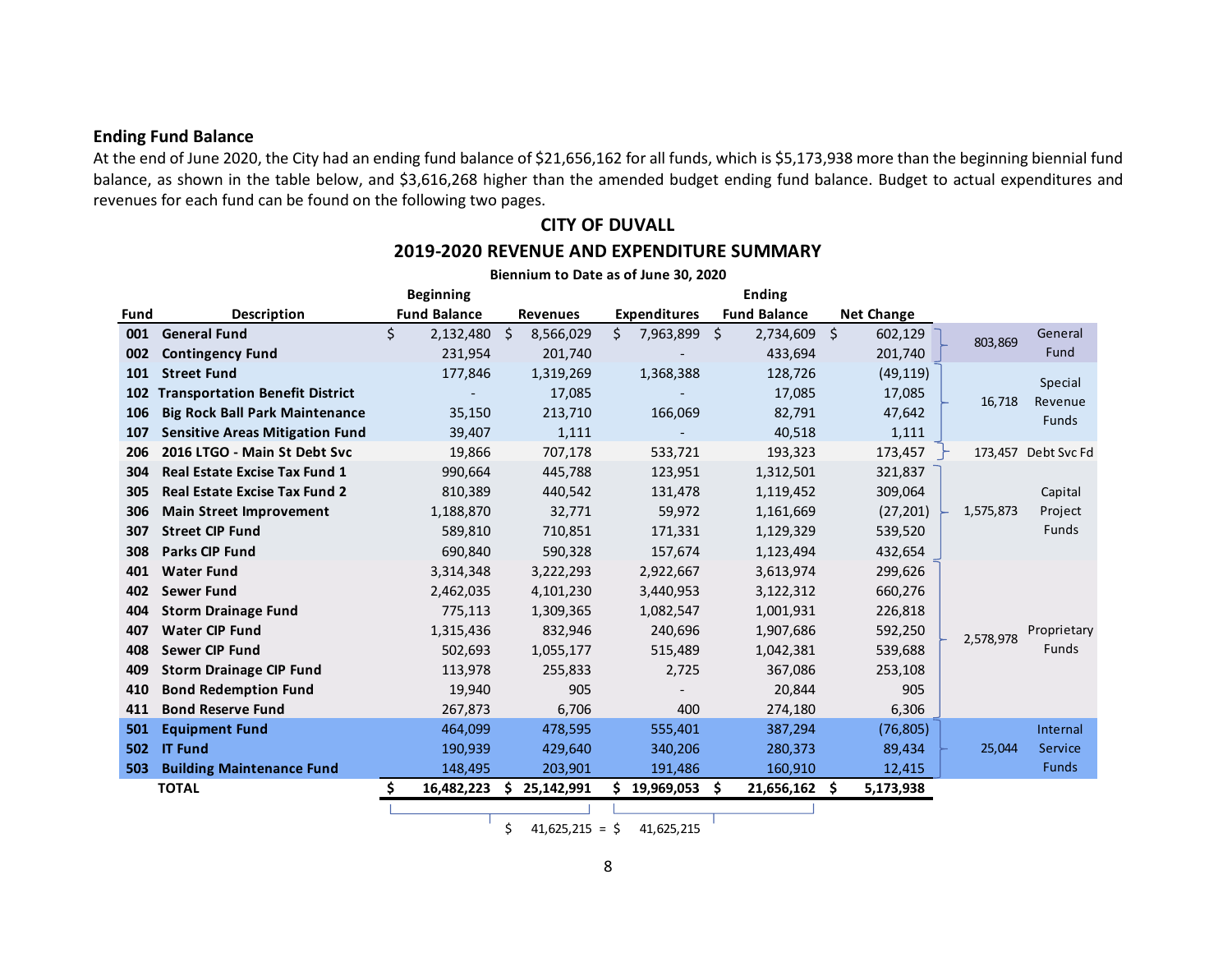#### **Revenues**

Revenues in the **Street Fund** are higher through June 2020, compared to through June 2019, from a Transportation Improvement Board grant reimbursement for the City's LED Streetlight Conversion Project. The **Transportation Benefit District Fund** received its first significant sales tax revenue payment in June. The **Water, Sewer and Storm Drainage CIP Funds**received more General Facilities Charge revenue year to date June 2020, compared to year to date June 2019, as the City processes the permits it has on hand.

#### **Fund Description Amended Budget BTD Actual BTD Difference BTD % Collected Thru June 2019 Thru June 2020 % ∆ 001 General Fund 5 11,105,665 \$ 8,566,029 \$ 2,539,636** 77% \$ 2,617,504 \$ 2,924,253 12% **002 Contingency Fund** 265,360 201,740 63,620 76% 66,932 67,342 1% **101 Street Fund** 1,699,210 1,319,269 379,941 78% 309,576 460,503 49% **102 Transportation Benefit District** - 17,085 - 17,085 **106 Big Rock Ball Park Maintenance** 337,974 213,710 124,264 63% 72,936 43,213 -41% **107 Sensitive Areas Mitigation Fund** 1,171 1,111 60 95% 394 328 -17% **206 2016 LTGO - Main St Debt Svc** 960,334 707,178 253,156 74% 235,241 235,241 0% **304 Real Estate Excise Tax Fund 1** 588,910 445,788 143,122 76% 155,220 130,819 -16% **305 Real Estate Excise Tax Fund 2** 583,370 440,542 142,828 76% 153,383 129,257 -16% **306 Main Street Improvement** 35,227 32,771 2,456 93% 11,846 9,429 -20% **307 Street CIP Fund** 1,006,242 710,851 295,391 71% 494,585 20,688 -96% **308 Parks CIP Fund** 633,995 590,328 43,667 93% 270,167 110,037 -59% **401 Water Fund** 4,257,804 3,222,293 1,035,511 76% 1,004,167 1,114,636 11% **402 Sewer Fund** 5,248,290 4,101,230 1,147,060 78% 1,281,998 1,534,925 20% **404 Storm Drainage Fund** 1,612,298 1,309,365 302,934 81% 412,464 495,814 20% **407 Water CIP Fund** 1,313,612 832,946 480,666 63% 219,498 356,309 62% **408 Sewer CIP Fund** 1,547,129 1,055,177 491,952 68% 169,100 466,926 176% **409 Storm Drainage CIP Fund** 349,838 255,833 94,005 73% 17,751 55,417 212% **410 Bond Redemption Fund** 907 905 2 100% 403 106 -74% **411 Bond Reserve Fund** 6,706 6,706 - 100% 2,680 1,388 -48% **501 Equipment Fund** 571,111 478,595 92,516 84% 112,048 95,798 -15% **502 IT Fund** 571,285 429,640 141,645 75% 143,378 142,962 0% **503 Building Maintenance Fund** 298,246 203,901 94,345 68% 68,044 67,776 0% **TOTAL \$ 32,994,685 \$ 25,142,991 \$ 7,868,778 76% 7,819,312 \$ \$ 8,480,251 8% Biennium to date as of 06/30/2020**

## **CITY OF DUVALL 2019-2020 BUDGET vs ACTUAL - REVENUES**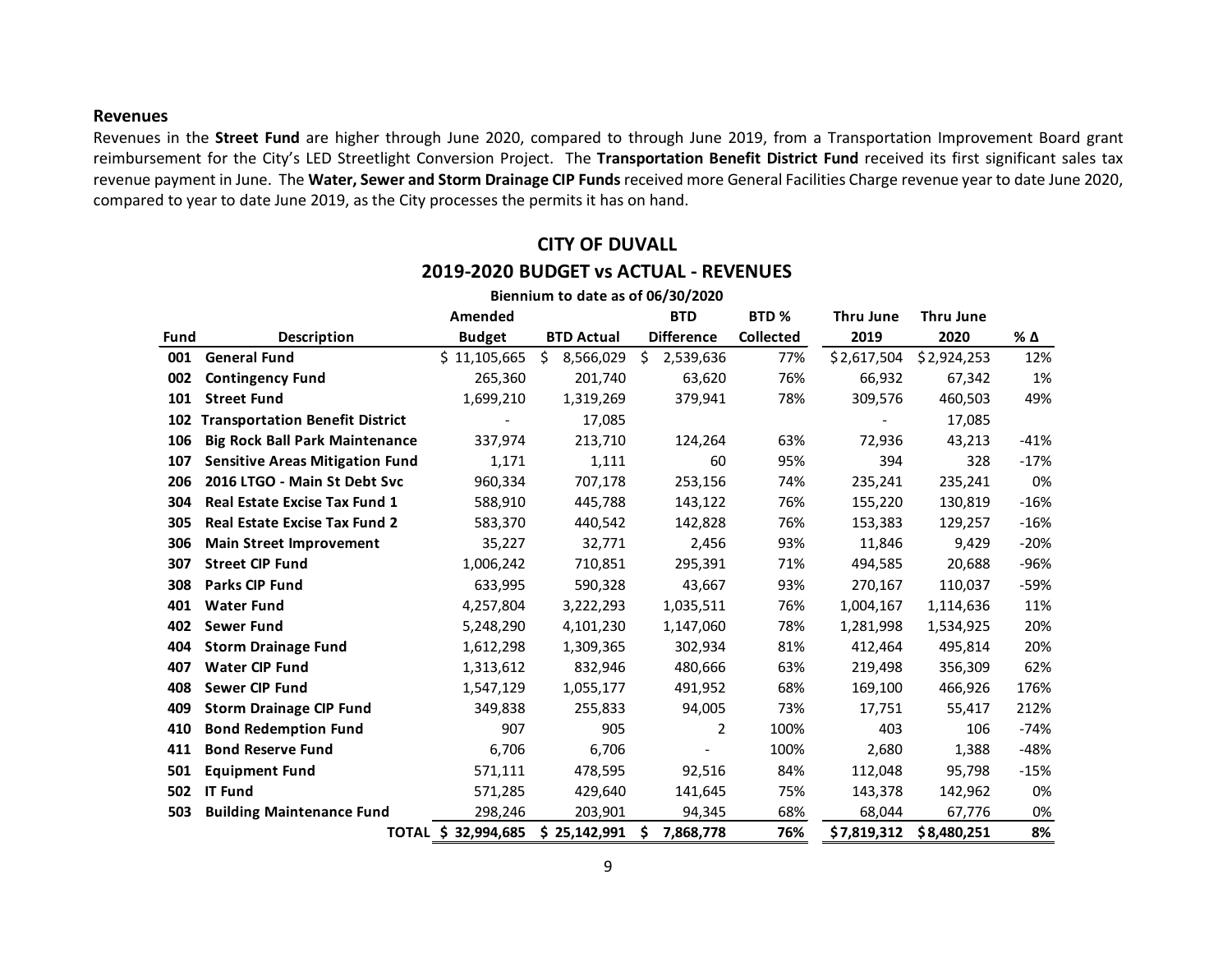## **Expenditures**

Expenditures in the **Street Fund** are higher than in 2019 due to the LED Streetlight Conversion Project, which is being reimbursed in part, by a grant from the Transportation Improvement Board.

## **CITY OF DUVALL**

## **2019-2020 BUDGET vs ACTUAL - EXPENDITURES**

|      | Biennium to date as of 06/30/2020      |                     |                   |    |                       |       |             |                  |         |  |  |
|------|----------------------------------------|---------------------|-------------------|----|-----------------------|-------|-------------|------------------|---------|--|--|
|      |                                        | Amended             |                   |    |                       | BTD % | Thru June   | <b>Thru June</b> |         |  |  |
| Fund | <b>Description</b>                     | <b>Budget</b>       | <b>BTD Actual</b> |    | <b>BTD Difference</b> | Spent | 2019        | 2020             | % Δ     |  |  |
| 001  | <b>General Fund</b>                    | \$11,428,172        | \$7,963,899       | \$ | 3,464,273             | 70%   | 2,602,792   | 2,618,401        | 1%      |  |  |
| 002  | <b>Contingency Fund</b>                |                     |                   |    |                       |       |             |                  |         |  |  |
| 101  | <b>Street Fund</b>                     | 1,794,811           | 1,368,388         |    | 426,423               | 76%   | 283,350     | 484,090          | 71%     |  |  |
| 102  | <b>Transportation Benefit District</b> |                     |                   |    |                       |       |             |                  |         |  |  |
| 106  | <b>Big Rock Ball Park Maintenance</b>  | 294,735             | 166,069           |    | 128,667               | 56%   | 44,265      | 48,497           | 10%     |  |  |
| 107  | <b>Sensitive Areas Mitigation Fund</b> | 31,200              |                   |    | 31,200                | 0%    |             |                  |         |  |  |
| 206  | 2016 LTGO - Main St Debt Svc           | 958,878             | 533,721           |    | 425,157               | 56%   | 51,294      | 58,201           | 13%     |  |  |
| 304  | <b>Real Estate Excise Tax Fund 1</b>   | 194,200             | 123,951           |    | 70,249                | 64%   | 42,454      | 40,749           | -4%     |  |  |
| 305  | <b>Real Estate Excise Tax Fund 2</b>   | 179,857             | 131,478           |    | 48,379                | 73%   | 49,170      | 40,865           | $-17%$  |  |  |
| 306  | <b>Main Street Improvement</b>         | 207,000             | 59,972            |    | 147,028               | 29%   | 11,175      | 5,783            | -48%    |  |  |
| 307  | <b>Street CIP Fund</b>                 | 452,241             | 171,331           |    | 280,909               | 38%   | 48,670      | 79,486           | 63%     |  |  |
| 308  | <b>Parks CIP Fund</b>                  | 170,516             | 157,674           |    | 12,841                | 92%   | 138,925     | $\frac{1}{2}$    | $-100%$ |  |  |
| 401  | <b>Water Fund</b>                      | 4,235,157           | 2,922,667         |    | 1,312,490             | 69%   | 1,110,325   | 789,565          | $-29%$  |  |  |
| 402  | <b>Sewer Fund</b>                      | 5,084,032           | 3,440,953         |    | 1,643,079             | 68%   | 1,093,709   | 972,454          | $-11%$  |  |  |
| 404  | <b>Storm Drainage Fund</b>             | 1,552,879           | 1,082,547         |    | 470,333               | 70%   | 361,250     | 332,227          | -8%     |  |  |
| 407  | <b>Water CIP Fund</b>                  | 1,600,833           | 240,696           |    | 1,360,137             | 15%   | 58,989      | 96,692           | 64%     |  |  |
| 408  | <b>Sewer CIP Fund</b>                  | 1,346,352           | 515,489           |    | 830,863               | 38%   | 168,685     | 172,511          | 2%      |  |  |
| 409  | <b>Storm Drainage CIP Fund</b>         | 4,000               | 2,725             |    | 1,275                 |       | 675         | 617              | -9%     |  |  |
| 410  | <b>Bond Redemption Fund</b>            | 20,847              |                   |    | 20,847                | 0%    | 127         |                  |         |  |  |
| 411  | <b>Bond Reserve Fund</b>               | 274,580             | 400               |    | 274,180               | 0%    | 200         |                  |         |  |  |
| 501  | <b>Equipment Fund</b>                  | 699,093             | 555,401           |    | 143,692               | 79%   | 205,188     | 149,732          | $-27%$  |  |  |
| 502  | <b>IT Fund</b>                         | 546,638             | 340,206           |    | 206,432               | 62%   | 119,225     | 88,620           | -26%    |  |  |
| 503  | <b>Building Maintenance Fund</b>       | 360,993             | 191,486           |    | 169,507               | 53%   | 47,635      | 63,314           | 33%     |  |  |
|      |                                        | TOTAL \$ 31,437,014 | \$19,969,053      | S  | 11,467,961            | 64%   | \$6,438,103 | \$6,041,803      | $-6.2%$ |  |  |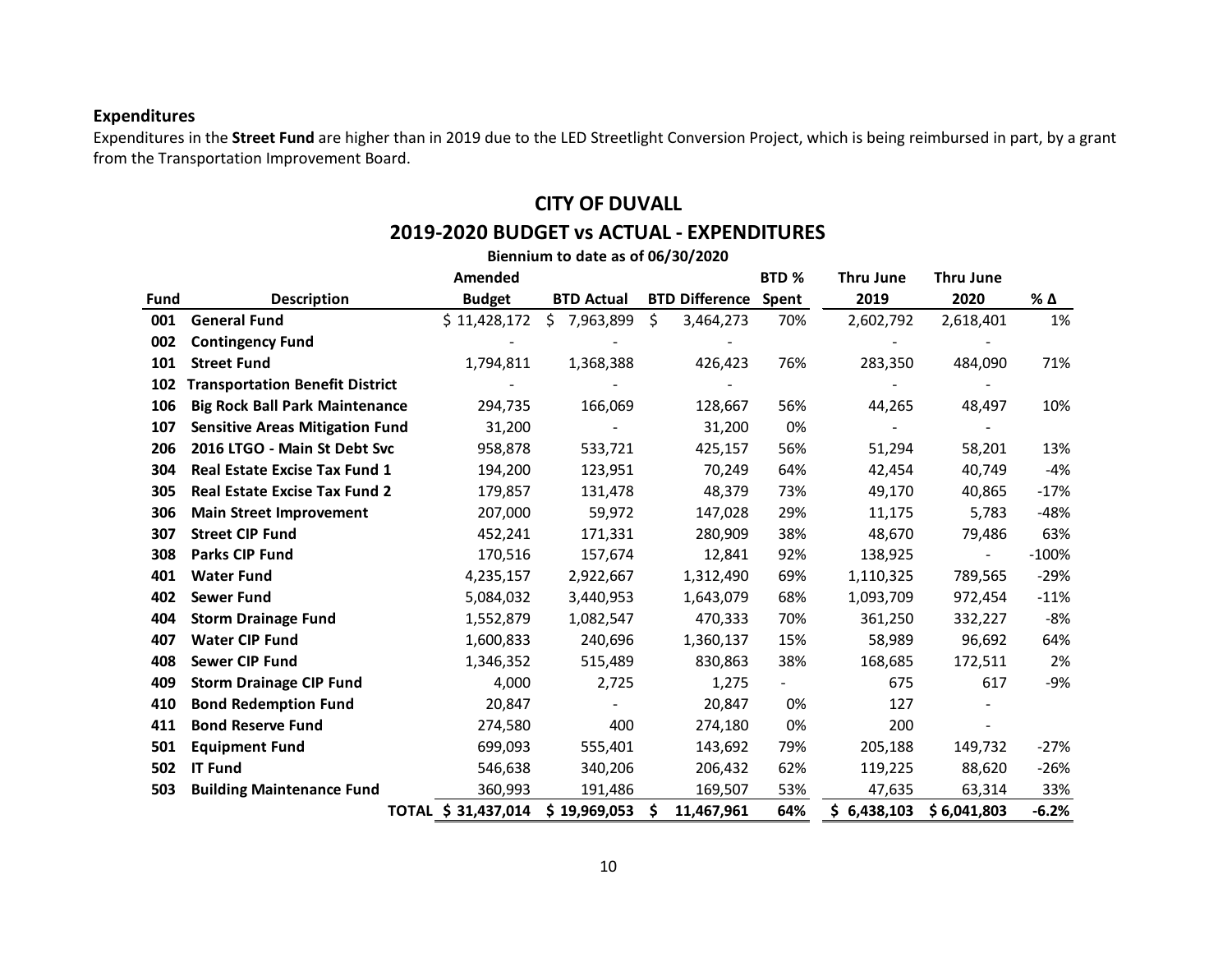# **CITY OF DUVALL Debt Service as of 06/30/2020**

| <b>2017 General Obligation Bonds</b> |                                           |                  |                 |              |                                            |                                                                           | <b>Remaining 2020 Funding Source(s)</b> |                |                                               |
|--------------------------------------|-------------------------------------------|------------------|-----------------|--------------|--------------------------------------------|---------------------------------------------------------------------------|-----------------------------------------|----------------|-----------------------------------------------|
| <b>Description</b>                   | Date of<br><b>Final</b><br>Payment        | <b>Principal</b> | <b>Interest</b> | <b>Total</b> | <b>Remaining</b><br>2020<br>Payment        | <b>Property</b><br><b>Tax Levy</b>                                        | <b>REET I</b>                           | <b>REET II</b> | <b>Street</b><br><b>Impact</b><br><b>Fees</b> |
| <b>Big Rock Ball Field</b>           | 12/1/2025                                 | \$1,250,000      | \$95,865        | \$1,345,865  | \$210,563                                  | \$210,563                                                                 |                                         |                |                                               |
| Main Street Project                  | 12/1/2031                                 | \$2,500,000      | \$392,549       | \$2,892,549  | \$211,125                                  |                                                                           | \$70,375                                | \$70,375       | \$70,375                                      |
| <b>State of WA Local Program</b>     |                                           |                  |                 |              |                                            |                                                                           | <b>Remaining 2020 Funding Source(s)</b> |                |                                               |
| <b>Description</b>                   | Date of<br><b>Final</b><br><b>Payment</b> | <b>Principal</b> | <b>Interest</b> | <b>Total</b> | <b>Remaining</b><br>2020<br>Payment        | <b>Internal</b><br><b>Service</b><br><b>Charges to</b><br><b>Fund 501</b> |                                         |                |                                               |
| Dump Truck Purchase                  | 6/1/2029                                  | \$131,627        | \$35,041        | \$166,667    | \$3,291                                    |                                                                           |                                         |                |                                               |
|                                      |                                           |                  |                 |              |                                            | \$3,291                                                                   |                                         |                |                                               |
| <b>Utility Revenue Debt</b>          |                                           |                  |                 |              |                                            |                                                                           | <b>Remaining 2020 Funding Source(s)</b> |                |                                               |
| <b>Utility Revenue Debt</b>          | Date of<br><b>Final</b><br><b>Payment</b> | <b>Principal</b> | <b>Interest</b> | <b>Total</b> | <b>Remaining</b><br>2020<br><b>Payment</b> | <b>Sewer</b><br><b>General</b><br><b>Facility</b><br><b>Charges</b>       |                                         |                |                                               |

The City's long-term debt outstanding balances are shown in the table above. Limited-Term General Obligation (LTGO) Bonds interest payments are due twice annually, on the 1st of June and December, and the principal amount is due once a year on December 1. The City will pay \$226,125 in debt payments related to the Big Rock Ball Field and \$242,250 in payments related to the Main Street Project in 2020.

In November of 2019, the City took out a State of Washington Local Program loan in 2019 to purchase a dump truck. Interest payments are due twice annually on June 1 and December 1, and a principal payment is due annually on June 1. The City will make \$14,984 in debt payments for its dump truck loan in 2020.

Both principal and interest payments for the Wastewater Treatment Plant (WWTP) construction loan are due twice annually, on June 30 and December 30. The City will pay \$334,555 in payments related to its WWTP loan in 2020.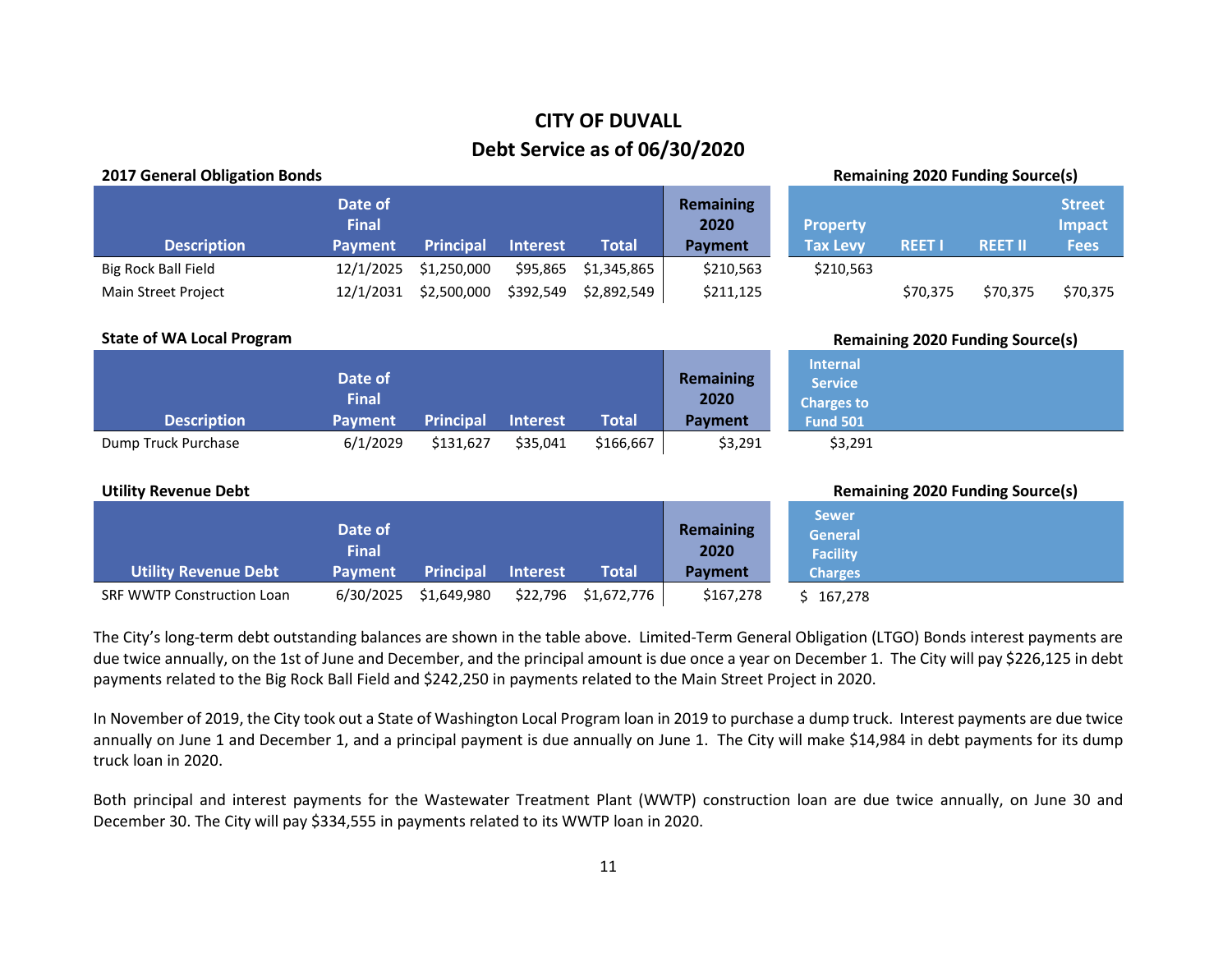## **Reserve Balance Requirements**

|        |                           |                 |                 | <b>Ending Fund</b> |                                              |
|--------|---------------------------|-----------------|-----------------|--------------------|----------------------------------------------|
| Fund # | <b>Fund Description</b>   | <b>Budgeted</b> | <b>Required</b> | <b>Balance</b>     | <b>Notes</b>                                 |
|        |                           |                 |                 |                    | 17% per Resolution 04-04 Internally          |
| 001    | <b>General Fund</b>       | Ś.<br>832,615   | Ŝ.<br>893,103   | 2,734,609<br>S.    | Restricted                                   |
| 001    | Disaster Relief           | 25,000          | 25,000          |                    | <b>Established by City Council</b>           |
| 001    | Internal Restricted-Other | 22,408          | 22,412          |                    | Drug Enforcement & Mitigation                |
|        |                           |                 |                 |                    | <b>Maximum</b> allowed is 37.5% of Assessed  |
| 002    | Contingency               | 494,814         | 549,930         |                    | 433,694 Value (AV) - \$1,466,479,816 in 2020 |
|        |                           |                 |                 |                    | Resolution 18-16 - 50% of ballfield revenue  |
| 106    | Big Rock Ball Park Fund   | 126,000         | 57,631          | 82,791             | held for turf replacement                    |
|        |                           |                 |                 |                    | Resolution 04-04. Increased by CPI-U every   |
| 401    | Water Utility             | 749,132         | 698,625         | 3,613,974          | Jan. 1                                       |
|        |                           |                 |                 |                    | Resolution 04-04. Increased by CPI-U every   |
| 402    | Sewer Utility             | 998,844         | 987,263         | 3,440,953          | Jan. 1                                       |
| 402    | Sewer Utility, DOE Loan   | 335,000         | 335,000         |                    | <b>Annual Loan Amount</b>                    |
|        |                           |                 |                 |                    | Resolution 04-04. Increased by CPI-U every   |
| 404    | <b>Storm Drain</b>        | 312,139         | 305,749         | 367,086            | Jan. 1                                       |
| 501    | Equipment Fund            | 200,000         | 200,000         | 371,867            | Resolution 04-04 - flat amount in reserve    |
|        | Total Restricted Funds \$ | 4,095,952       | \$4,074,713     | \$11,044,974       |                                              |

Reserve balance requirements are shown in the table above. Amounts budgeted are for the two-year biennium, amounts required are for 2020. All 2020 required reserve balances are being met.

In accordance with the requirements of Governmental Accounting Standards Board Statement No.54, Fund Balance Reporting and Governmental Fund Type Definitions, some internally designated reserves (including the 17% reserve established by Resolution 04-04) will be reported as unreserved in the annual financial statements.

### **City of Duvall Investments**

At the end of the second quarter of 2020, the City held the following investments:

### **City Investments as of June 30, 2020**

| <b>Description</b>                                   | <b>Amount</b> | June Interest Rate % of Total |      |
|------------------------------------------------------|---------------|-------------------------------|------|
| <b>Bank of America Money Market*</b>                 | (54)          | 0.02%                         | 0%   |
| <b>State Local Government Investment Pool (LGIP)</b> | \$11,091,073  | 0.37%                         | 54%  |
| <b>Opus Bank - Public Interest Checking</b>          | \$4,985,768   | 0.40%                         | 24%  |
| <b>Government Securities</b>                         | \$4,297,703   | $1.6\% - 2.25\%$              | 21%  |
| Total                                                | \$20,374,539  |                               | 100% |

\**Closed. A zero-balance fee was incurred in June and reversed in July.*

Interest rates continued to decline during the second quarter of 2020. LGIP interest rates fell from 1.29% to 0.37% from the end of the 1st quarter of 2020 to the end of June 2020, while the City's public interest checking account with Opus Bank followed suit and decreased 1.83% to 0.40%.

No bonds matured or were called during the  $2^{nd}$  quarter.